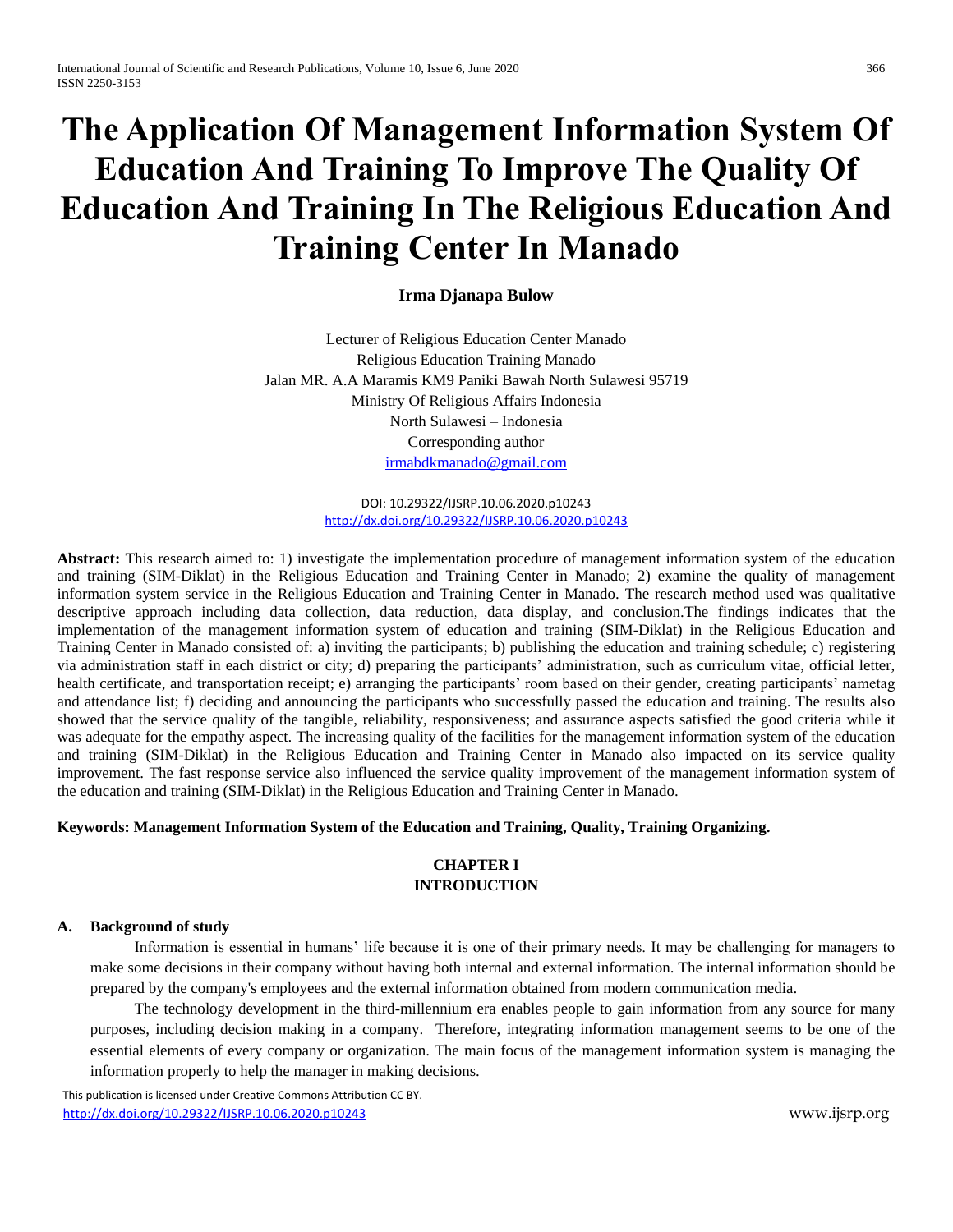International Journal of Scientific and Research Publications, Volume 10, Issue 6, June 2020 367 ISSN 2250-3153

The management information system has existed before computer-based information technology. The presence of a computer becomes one of the revolutions in information technology. It can process the data rapidly and accurately in a very short time.

The management information system is more helpful for big companies than small or middle ones because they need to collect numerous data and information in a short time. Thus, a company needs to consider the importance of the information system based on the scale of a company, the number of employees, the way of communication and the office network in upgrading the service quality of education and training center.

Based on the explanation, some government agencies have not applied the Management Information System (SIM). The Religious Education and Training Center in Manado implemented SIM in the form of the management information system of the education and training (SIM-Diklat). The researcher was interested in conducting a study on this issue because it seem to be a new combination. The researcher examined the quality of services provided by the religious education and training center. It is assumed that the quality is getting better, worse, or stagnant.

The research formulation was whether the management information system of the education and training (SIM-Diklat) positively or negatively influence the service quality in Religious Education and Training Center in Manado.

The analysis in this research included the managerial function of information system management of education and training (SIM-Diklat), the committee, the lecturers (*widyaiswara*), or participants to achieve the effectiveness of SIM-Diklat in the Manado Religious Education and Training Center.

## **B. The Research Questions**

- 1. What is the implementation procedure of the information management system of the education and training (SIM-Diklat) in Religious Education and Training Center in Manado?
- 2. How is the service quality of the information management system of the education and training (SIM-Diklat) in Religious Education and Training Center in Manado?

# **C. The Research Aims**

- 1. To investigate the implementation procedure of management information system of the education and training in the Religious Education and Training Center in Manado.
- 2. To examine the quality of management information system services in the Religious Education and Training Center in Manado.

# **D. The Research Implication**

1. Practical Implication

It will be a reference for the Religious Education and Training Center in Manado to improve the service quality of the management information system-based.

2. Theoretical Implication

It can be an upgrade of the knowledge management of human resources focused on the information technology-based education and training.

# **CHAPTER II LITERATURE REVIEW**

## **A. The Management Information System Concept**

Management Information System (MIS) is a practice of information system in an organization to support information needed by all level of management level. SIM can be defined as a group of information system interactions, responsible for data collection and processing, to provide beneficial information to all level of management in planning and controlling activities.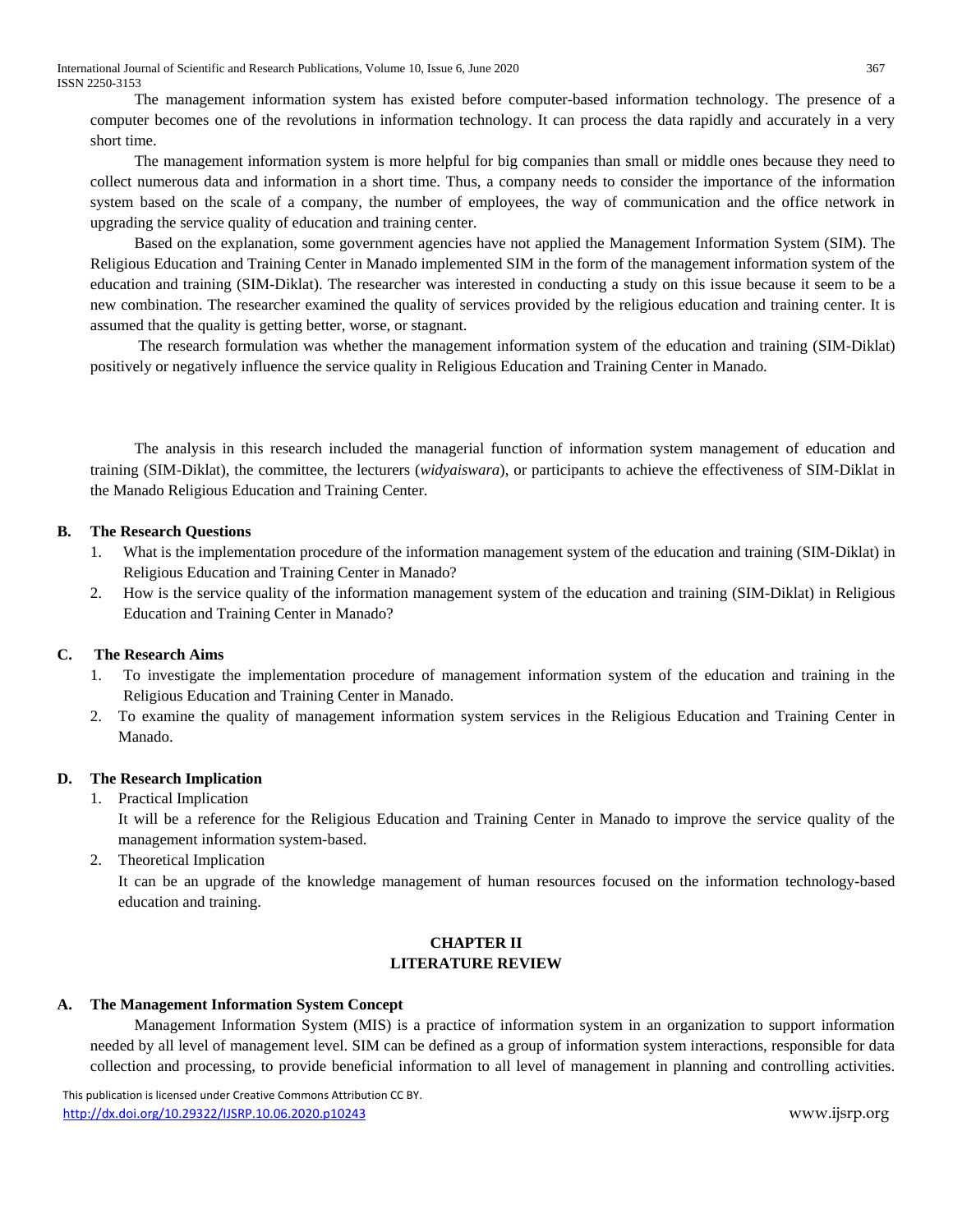Theoretically, computers are not compulsory in the management information system; however, its complex function can be originated from computer elements involvement. MIS always correlates to computer-based information processing.

Management Information System (MIS) means a collection of information systems. Based on the organization scale, it can be divided as follows:

- 1. Accounting information system providing financial transaction information.
- 2. Marketing information system providing the sales information, marketing activities, marketing studies, and other activities related to marketing
- 3. Inventory management information system
- 4. Personnel information system
- 5. Distribution information system
- 6. Purchasing information system
- 7. Treasury information system
- 8. Credit analysis of information system
- 9. Research and development information system
- 10. Engineering information system

The purpose of the information systems is to accommodate information to all levels of management, namely lower-level, middle-level, and top-level management.

## **B. Education and Training Concept**

The terms of education and training in an institution or organization can be shortened as *Diklat* (*pendidikan dan pelatihan*). Education and training is a process of teaching and learning activities in a certain room or a field. Education and training have a closed correlation to learning and teaching process because education and training contribute to transferring knowledge, skills, and attitudes to other people (Atmodiwirio, 1993:2).

Training can involve all relevant skills, including teaching basic skills and advanced training to the employees, starting from reading to executive leadership (Robbins, 2006:676). Education and training contribute to upgrading humans' resources, in particular, their intelligence and personality (Mustopadidjaja *et al*., 2003:93).

Based on the government regulation number 101 the Year 2000, education and training are the learning process of improving the civil servant competences. Besides, a presidential instruction Number 15 the Year 1974 consisting of coaching implementation principles of education and training explained that civil servants' education and training are the education conducted for the civil servants to enhance their characters, intelligence, and skills per their jobs' terms and conditions. The education and training are expected to change people capabilities to acquire great achievement in their works.

According to the Minister of Religious Affairs Regulation (PMA), Number 75 the Year 2015, education and training are implemented to develop civil servants' proficiency based on their positions in the Ministry of Religious Affairs. It consists of at least 40 learning sessions with 45 minutes for each session (Minister Religious Regulation Number 75 the Year 2015: 4-5).

# **C. Service Satisfaction**

Stemvelt (2004) stated that a service quality concept is a perception of a whole quality revolution planning that changes into an idea to be formulated. Subsequently, its implementation can be evaluated to become a dynamic process for fulfilling the customers' satisfaction. The quality concept is a quality standard that should be understood in offering service because the quality correlates to its marketing process.

Kotler (2005) added that customer satisfaction is someone's pleased or disappointed feeling as a result of comparing the product to its expectation. This definition can be applied in examining satisfaction or dissatisfaction to a certain company because they are related to the customers quality concepts. Douglas (2006) mentioned several factors influencing the customers' satisfaction as follows:

1. Value : Value can be defined as an overall investigation of advantages from a product based on the customers' perception as they received from it.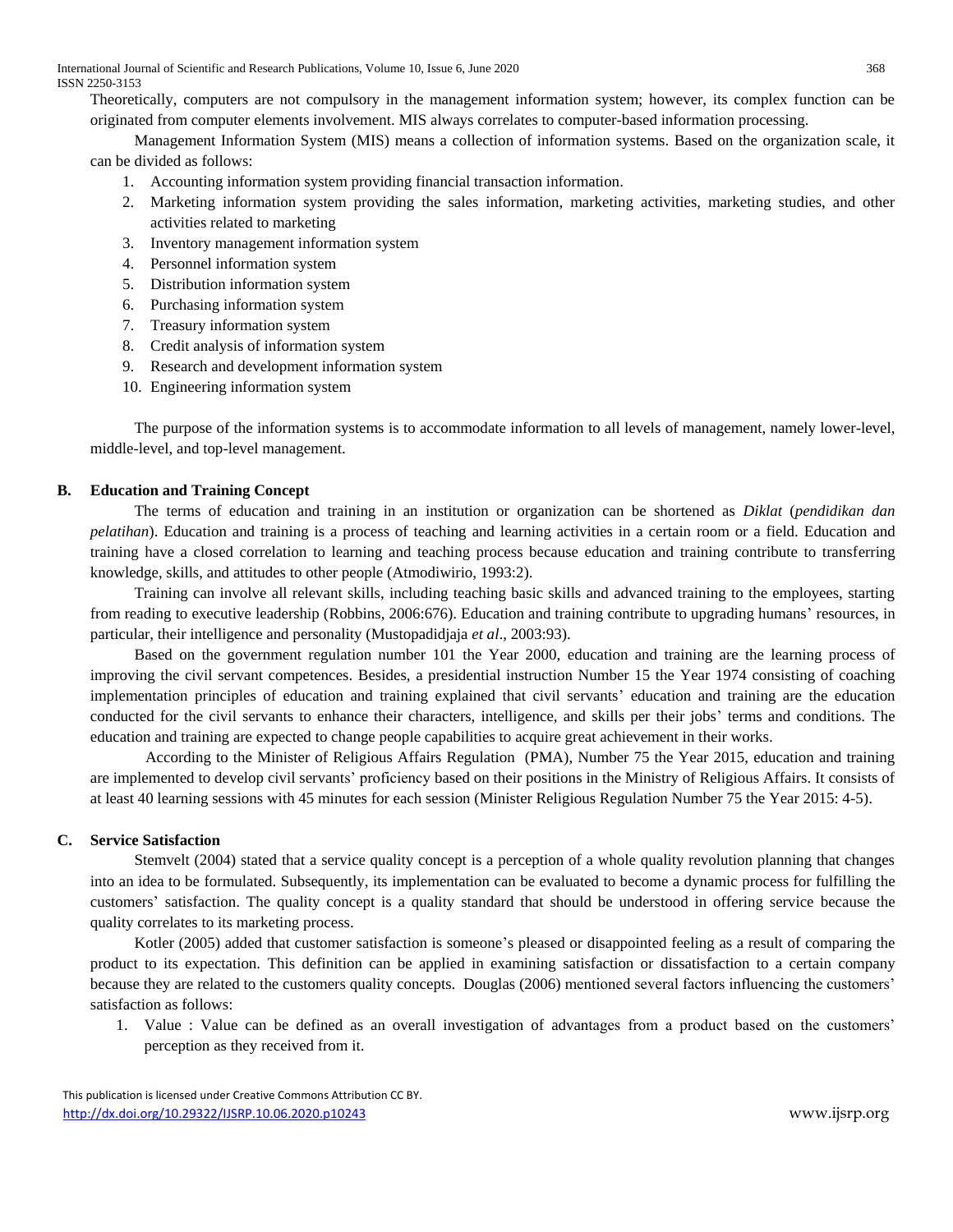- 2. Competitiveness : Services or products should have competitiveness to attract customers as the business cannot work without them.
- 3. Perception : The customers' perception is a process of selecting, organizing, and interpreting the stimulus received from their senses into a meaning.
- 4. Price : A low price can result in an assumption that the product quality is bad and a very low price can eliminate a buyer trust to the seller. However, the high price can make a buyer perception that the product is good and a very high price can eliminate a seller trust to the buyer.

5. Image

A bad image can impact on a perception that the product has bad quality; the customers might easily complain over small problems. A good image is the result of good quality product perception. Therefore the customer can ignore a mistake.

Customer analysis consists of several main elements (David, 2006), namely:

- a. Investigation and evaluation needs, aspiration, and customer desire involving customers survey administration.
- b. Customers information analysis
- c. Marketing position strategy evaluation
- d. Improving customers' profile
- e. Deciding an optimal market segmentation strategy.

The information obtained from the customers' analysis is essential in developing the mission effectively. The customers' profiles describe the demographic characteristics of the customers' organization. Purchasers, sellers, distributors, sale assistants, wholesalers, suppliers, and creditors can participate in collecting information to identify the customers' needs and desires. A successful company always monitors the customers' purchase patterns (current and potential customers).

According to Lovelock (2008), the customers have some characteristics which are similar to some satisfying customers' services; the characteristics are as follows:

- 1. Reliability is the ability to provide service accurately as promised. Accuracy in collecting data is important in research as it influences the research findings.
- 2. Responsiveness is the employees' ability to help customers in providing services rapidly as customers' expectation.
- 3. Assurance is the employees' knowledge and skills to confidently serve the customers.
- 4. Empathy is the individual care provided for the customers, including their personal needs.
- 5. Tangible is the performance of infrastructure, devices, personnel, and communication tools of the organization unit.

# **D. Operationalization Concept**

- 1. SIM Diklat is one of management information system in the Religious Education and Training Center in Manado to support information needed by stakeholders.
- 2. Service quality concept is a perception of a whole quality revolution planning that changes into an idea to be formulated. Subsequently, its implementation can be evaluated to become a dynamic process for fulfilling the customers' satisfaction. The education and training participants gained the services from the Religious Education and Training Center in Manado.

## **E. The Research Framework**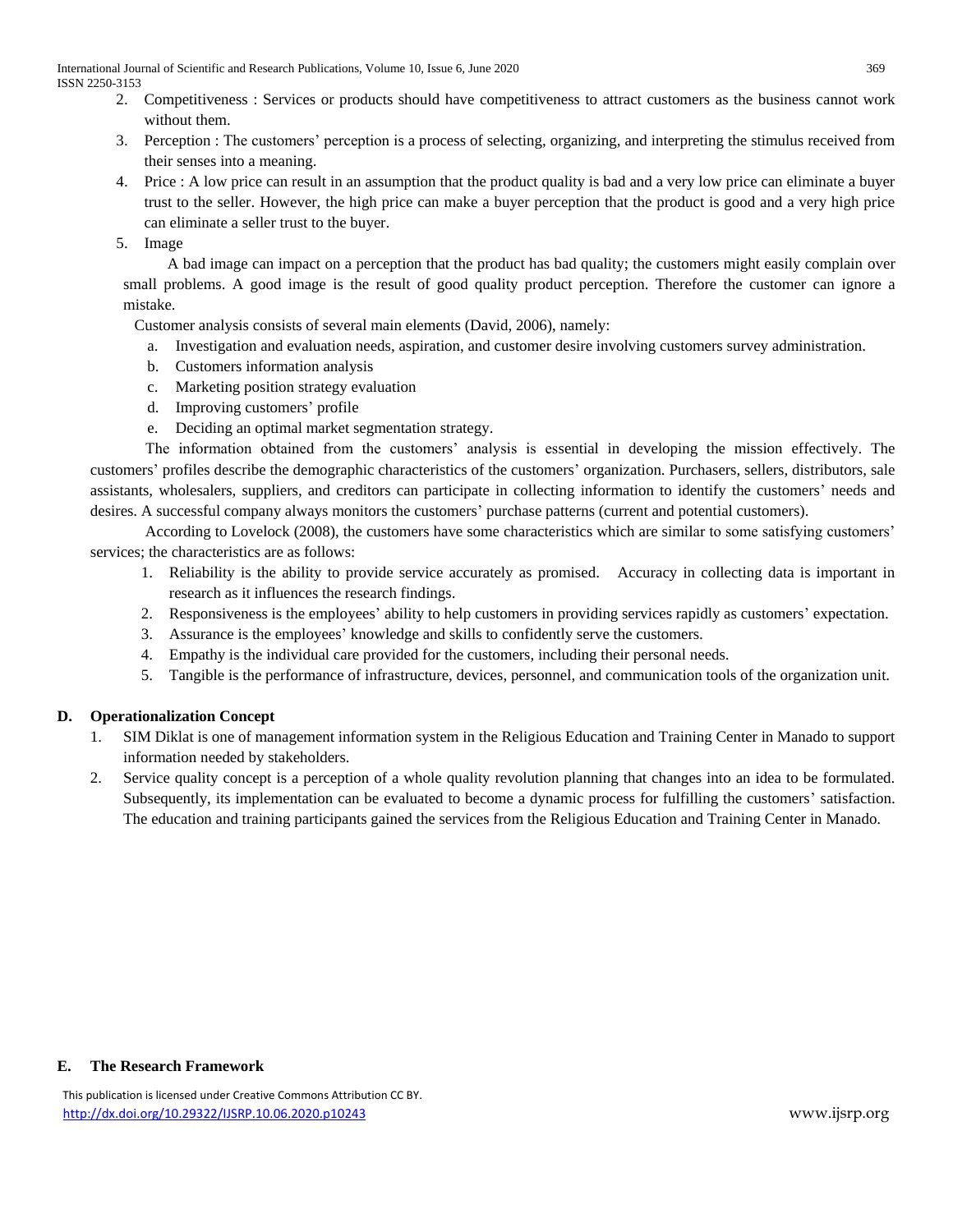The Research framework in this study is presented in Figure 1:



Figure 1 Conceptual Framework

# **CHAPTER III RESEARCH METHOD**

## **A. The Approach and Type of Research**

This study was conducted as the paradigm in viewing a reality or phenomenon has changed. Social reality is seen as an integrated, complex, dynamic, and meaningful process in this paradigm (Sugiyono, 2008:1). Qualitative research was a research method employed to investigate natural object conditions. The researcher was a key instrument in this study. The data collection was carried out inductively, and the qualitative research findings focused on meaning instead of generalization (Sugiyono, 2008:61). The object in this study was the application of management information system of the education and training (SIM-DIKLAT) to improve the quality of education and training (DIKLAT) in the religious education and training center in Manado.

## **B. The Research Location and Time**

The research location was the Religious Education and Training Center in Manado at Mr. A. A. Maramis street Km. 09 Paniki Bawah Manado. It was held in November 2018 to January 2019.

#### **C. The Researcher Attendance**

The main instrument in this qualitative research was the researcher. It was improved into modest instrument research that was expected to complete and compare the data acquired from the observation and interview (Sugiyono, 2008:61).

The researcher has an important role in collecting data in this study. She/he should be able to analyze essential parts of the research data to gain the relevant ones. Interview, observation, and documentation related to the application of the management information system of the education and training to improve the quality of education and training in the religious education and training center in Manado was also conducted.

# **D. Data and Sources of Data**

1. Primary Data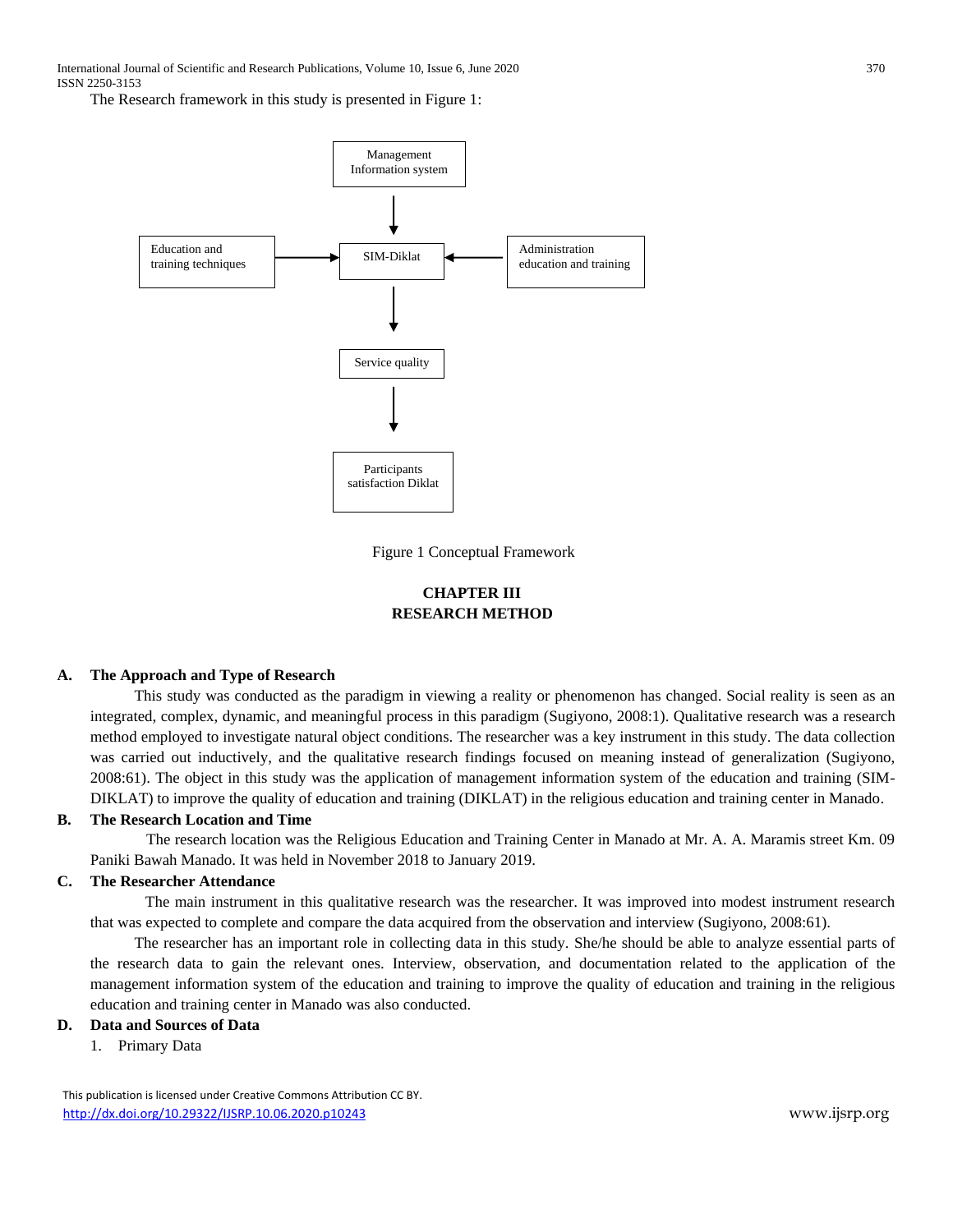The primary data is the data collected by the researcher from the research objects. The primary data means data obtained and processed by the publishing organization (Pasolong, 2012:70). Interview and direct observation were the primary data to acquire information about the application of management information system of the education and training to improve the quality of education and training in the religious education and training center in Manado.

2. Secondary Data

The secondary data is not directly acquired from the researcher objects. The data collected or used by other organization. The secondary data gained from other researchers, agency documents, or other sources (Pasolong, 2012:70). Supporting data was collected in this study to strengthen its findings.

# **E. Technique and Procedure of Collecting Data**

1. Interview

An interview is a process of obtaining information or data for research purposes by asking questions face to face between the interviewer and the respondent using the interview guideline (Syofian, 2012:130).

2. Observation

Observation is an activity of data collection by conducting a direct study on the objects that support the research activities to gain a clear description of the study objects (Syofian, 2012:134).

3. Document

The document is a piece of written or filmed material as a source of data to examine, interpret, and make a hypothesis (Lexy, 2008:216).

# **F. Data Analysis**

Qualitative data analysis is an activity of working, organizing, and sorting data into units to be processed, synthesized, classified based on pattern; finding the necessary parts and deciding some points to share with other people (Lexy, 2008:248).

According to Janice Mc Drury in Moleong Qualitative data analysis stages are as follows:

- 1. Reading or learning the data, highlighting the keywords and the ideas.
- 2. Learning the keywords; finding the themes.
- 3. Writing the "model" found in the data
- 4. Coding

Therefore, there are four stages of qualitative data analysis relevant to the implementation of the management information system of the education and training in the Religious Education and Training Center in Manado.

# **CHAPTER IV RESEARCH FINDING AND DISCUSSION**

# **A. The description of the management information system of the education and training in the Religious Education and Training Center in Manado**

The duties and function of the Religious Education and Training Center in Manado based on the Ministry of Religious Affairs Regulation number 59 the Year 2015 are as follows:

- 1. The Religious Education and Training Center is a technical unit training which is responsible to the Head of Research and Development Department (*Badan Litbang* and *Diklat*)
- 2. The coaching of the Religious Education and Training Center is directed by the head of *Badan Litbang* and *Diklat*
- 3. The technical services of the Religious Education and Training Center are managed by the Head of Education and Training Center (PUSDIKLAT) and the Technical Personnel of Education and Religion based on their duties.
- *4.* The administration services are conducted by the secretary of *Badan Litbang and Diklat*
- 5. A chief directs the religious center, as in verse 1.

The religious center duty is organizing education and training to the administration and education/religion staff. In conducting the duty, as mentioned in verse 2, the religious center implements several functions, namely: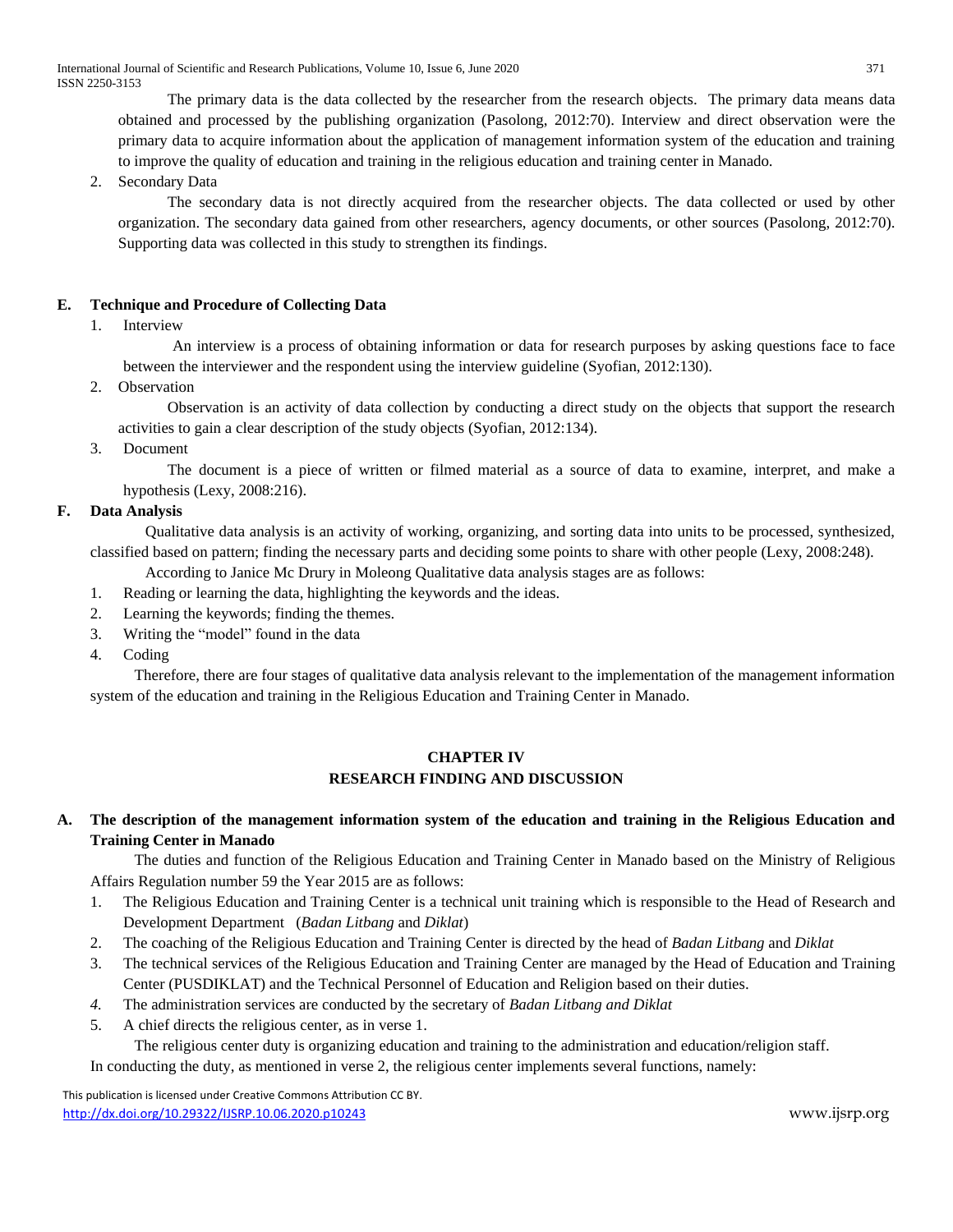International Journal of Scientific and Research Publications, Volume 10, Issue 6, June 2020 372 ISSN 2250-3153

- 1. Arranging the plans and programs of education and training
- 2. Organizing education and training to the administration and education/religion staff.
- 3. Evaluating and reporting the result of the religious center duties.
- 4. Conducting the administration and the household of Balai Diklat Keagamaan

Management Information System of the education and training (SIM-Diklat) in the Religious Education and Training Center in Manado was gradually improved as indicated by:

- 1. Providing internet facility; the internet facility was provided in 2007, and it is being used now (2019).
- 2. Supplying SIM-Diklat rooms; the rooms were designed excellently to create convenience to the training participants/committee.
- 3. Managing SIM-Diklat; several employees of the religious center were appointed to manage SIM-DIklat to provide services to the stakeholder using the facilities.

# **B. The application procedure of management information system of the education and training (SIM-Diklat) in the Religious Education and Training Center in Manado**

The database is elementary that logically related to the structured presentation of phenomena/facts in certain domains to support the applications on particular systems. The database is a set of interconnected data reflecting on the facts in the organization or system. The database describes the organization or system statement. Database design is the primary point of the development of the management information system (SIM) database application. The objectives of the SIM database design are as follows:

- 1. To fulfill all requirements related to the content of data and information required by the user. The data in the Manado Religious Training and Education Center includes education and training programs, training schedules, participant data for three working areas, namely: North Sulawesi Province, Gorontalo, and Central Sulawesi.
- 2. To provide the representation of data structure that is effective, efficient, and user-friendly. The data structure in the Manado Religious Training and Education Center are managed based on the stakeholder needs, including training programs, training schedules, and participants data. The committee, lecturer (*widyaiswara*) and administration staff of the district or city can access each data if they have a username and password.
- 3. To avoid data redundancy and inconsistency. The SIM-Diklat allows no data redundancy so that no participant join the repeated education and training.
- 4. To support each requirement closely related to data processing and the speed of system performance; and to update data concerning the participants and programs developed by the Manado Religious Training and Education Center (Hartono, Jogiyanto, 2006)

Referring to the development research of Eko Nugroho (2007), this research formulates five steps of information system development, including:

- 1. Planning the information system including identifying the institution objectives and information needs;
- 2. Analyzing the institution, focusing on the detailed analysis of the institution and administration activities of the educators and educational staff;
- 3. Designing the system related to the specification of the system and subsystem including their elements and components;
- 4. Constructing the design (program); and
- 5. The product trial (testing the application program)

Therefore, clear objectives are required to develop the information system, in this case, to provide quick and accurate service for the stakeholders. The implementation of the event should be conducted in detail, so it will ease the participants to obtain the service from the Manado Religious Training and Education Center (Mc Leod, Raymond, 2000).

The development stages are as follows:

- 1. Planning stage: Planning the information system including identifying the objectives and information needs;
- 2. Analyzing stage: Analyzing the profile of the institution and administration activities including planning and analyzing the institution profile and administration;
- 3. Designing stage: Designing the model of information system structure;
- 4. Constructing stage: Constructing the design/ programming;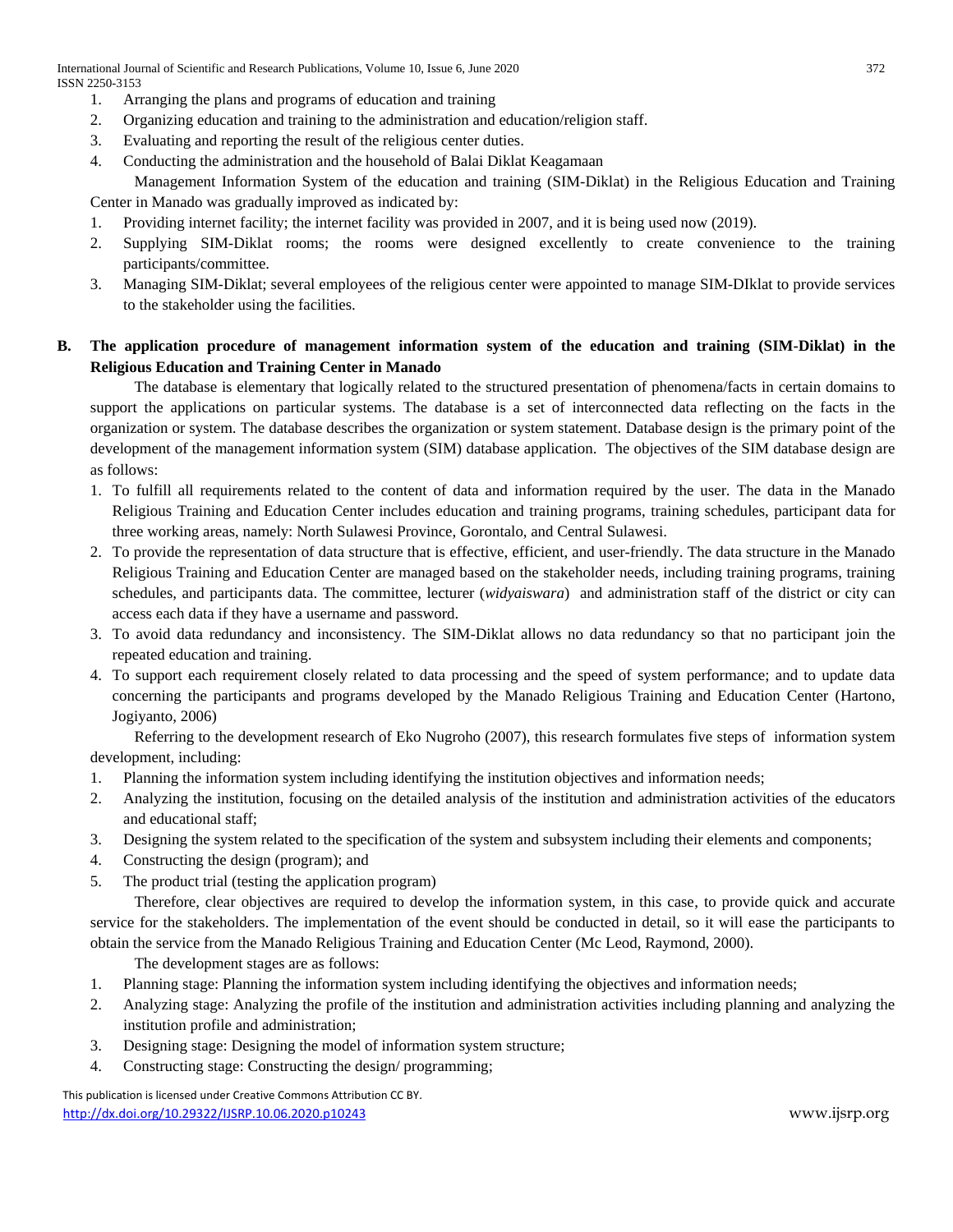International Journal of Scientific and Research Publications, Volume 10, Issue 6, June 2020 373 ISSN 2250-3153

5. Product trial stage.

The information system management and training in the Manado Religious Training and Education Center enable some preparation aspects of the training and education, including:

- 1. The Manado Religious Training and Education Center invites the participants from three working areas, including the province of North Sulawesi, Gorontalo, and Middle Sulawesi.
- 2. The Manado Religious Training and Education Center publishes the schedule of the training and education on the website.
- 3. The participants can read the schedule on the website and register through the administrator in each district or city.
- 4. The participants submit the administration requirements such as curriculum vitae, letter of assignment, health certificate, and transport evidence.
- 5. Before the training, the training institution will determine the bedroom for the participants based on their gender and prepare the name tags and training attendance list.
- 6. The training institution determines the participant's completion (who successfully pass) and then announces it.

# **C. The service quality of the Manado Religious Training and Education Center**

The service quality concept is the primary assessment to reflect the customer perspectives on five physical and service performance dimensions. Zeithaml, Bitner, and Gremler (2009) proposing five dimensions to use for measuring the service performance, namely:

1. Direct evidence (Tangible)

The indicators of tangible aspect are the physical facilities, tools, staff, and materials employed. It describes the physical objects and services to be received by the customer, such as the building, cafeteria facilities, cafeteria design, and the staff grooming.



Figure 1. The service satisfaction of the tangible aspect of the SIM-Diklat in the Manado Religious Training and Education Center

Figure 1 shows that the service satisfaction of the tangible aspect of the SIM-Diklat in the Manado Religious Training and Education Center was classified as Excellent (17%), Good (33%), adequate (42%) and inadequate (8%). The figure indicates that the majority of the participants perceive the tangible aspects as a good category.

The good category can be seen in the physical room of SIM-Diklat that is comfortable where both the participants and the committee feels comfortable to visit. Besides, the staff also provide the best service for the participants

# 2. Reliability

The indicator of the reliability aspect is the ability to deliver the promised service reliably and accurately. A reliable service is delivered when the staff can fulfill the service as promised and help to solve the problem encountered by the participants quickly.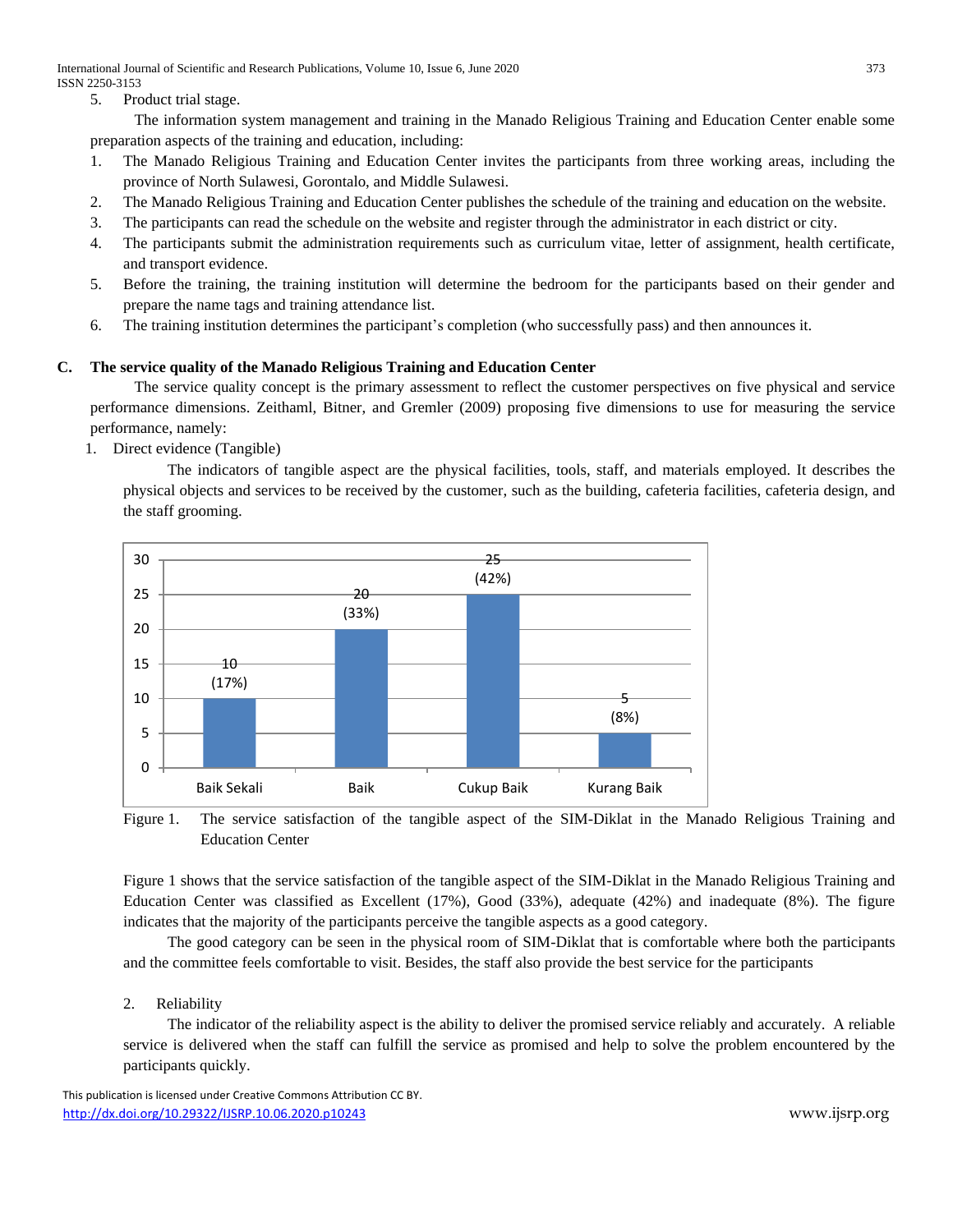International Journal of Scientific and Research Publications, Volume 10, Issue 6, June 2020 374 ISSN 2250-3153



Figure 2 The service satisfaction of the reliability aspect of the SIM-Diklat in the Manado Religious Training and Education Center

Figure 2 presents the service satisfaction of the reliability aspect of the SIM-Diklat in the Manado Religious Training and Education Center. Ten participants (17%) rated the reliability aspect as excellent, 22 said the service was good (36%), 18 agreed the service was adequate (30%), while the remaining 10 thought that the service was inadequate (17%). The data on Figure 2 indicates that generally, the reliability aspect falls into the good category.

The good category is evidenced in the service provided by the committee, including the service related to the learning, administration, and accommodation while the participants stay in the Manado Religious Training and Education Center.

## 3. Responsiveness

The indicator of responsiveness is the willingness to assist the customer and provide the service promptly. The prompt service in term of the training and education service was evidenced by the staff's ability to serve the customer and respond to their complaint quickly.



Figure 3. The service satisfaction of the responsiveness aspect of the SIM-Diklat in the Manado Religious Training and Education Center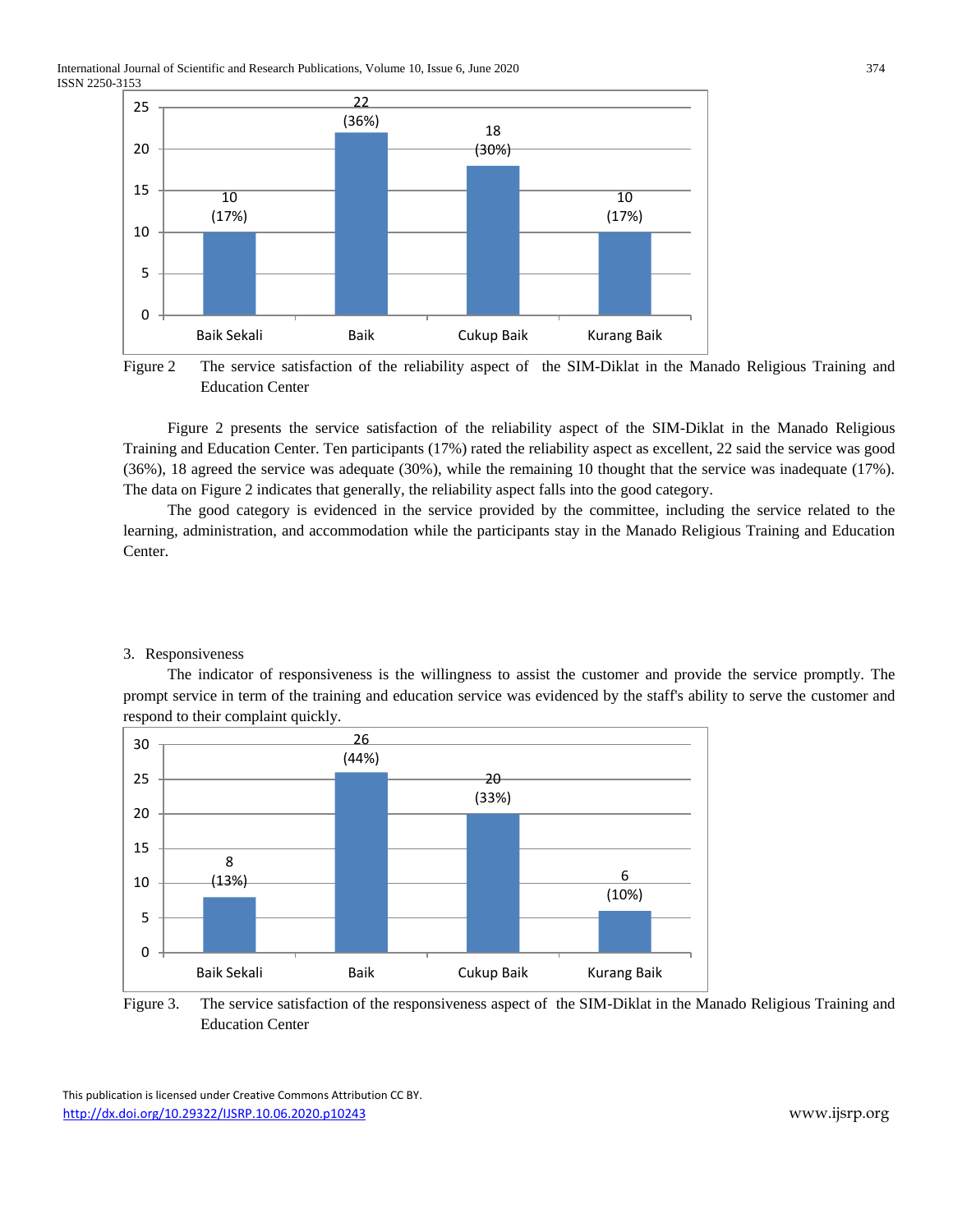Based on Figure 3, the service satisfaction of the responsiveness aspect of the SIM-Diklat in the Manado Religious Training and Education Center was classified as excellent by 8 participants (13%). Besides, 26 (44%), 20 (33%) and 6 (10%) participants rated the service as good, adequate and inadequate respectively. This finding indicates that the responsiveness aspect generally meets the good criteria. It is indicated by the committee who respond to the participants' needs and the lecturers (*widyaiswara*) who provide the materials needs by the participants in the Manado Religious Training and Education Center.

## 4. Assurance

The indicators of assurance are the knowledge, politeness, and ability of the committee to convince people and obtain their trust. The assurance service is important for the training and education participants such as security and safety assurance to obtain good service.



Figure 4 The service satisfaction of the assurance aspect of the SIM-Diklat in the Manado Religious Training and Education Center

Figure 4 illustrates that the service satisfaction of the assurance aspect of the SIM-Diklat in the Manado Religious Training and Education Center. The majority of the participants classified the service as good (43%), while a quarter of them rated the service as adequate (25%). Ten participants (17%) categorized that the service as excellent, and the remaining 15% thought that service was inadequate. The data indicate that the assurance aspect is mainly classified as a good category.

The good criteria were shown by the committee and *widyaiswara* who assured the participants by delivering the best service in the Manado Religious Training and Education Center. For example, when they leave the training and education center, they need to report to the security and the committee. This shows that the participants feel secure in getting the service in the Manado Religious Training and Education Center.

# 5. Empathy

The indicators of Empathy is the personal care and attention provided to the participants. The staff should show their care when serving the participants in education and training.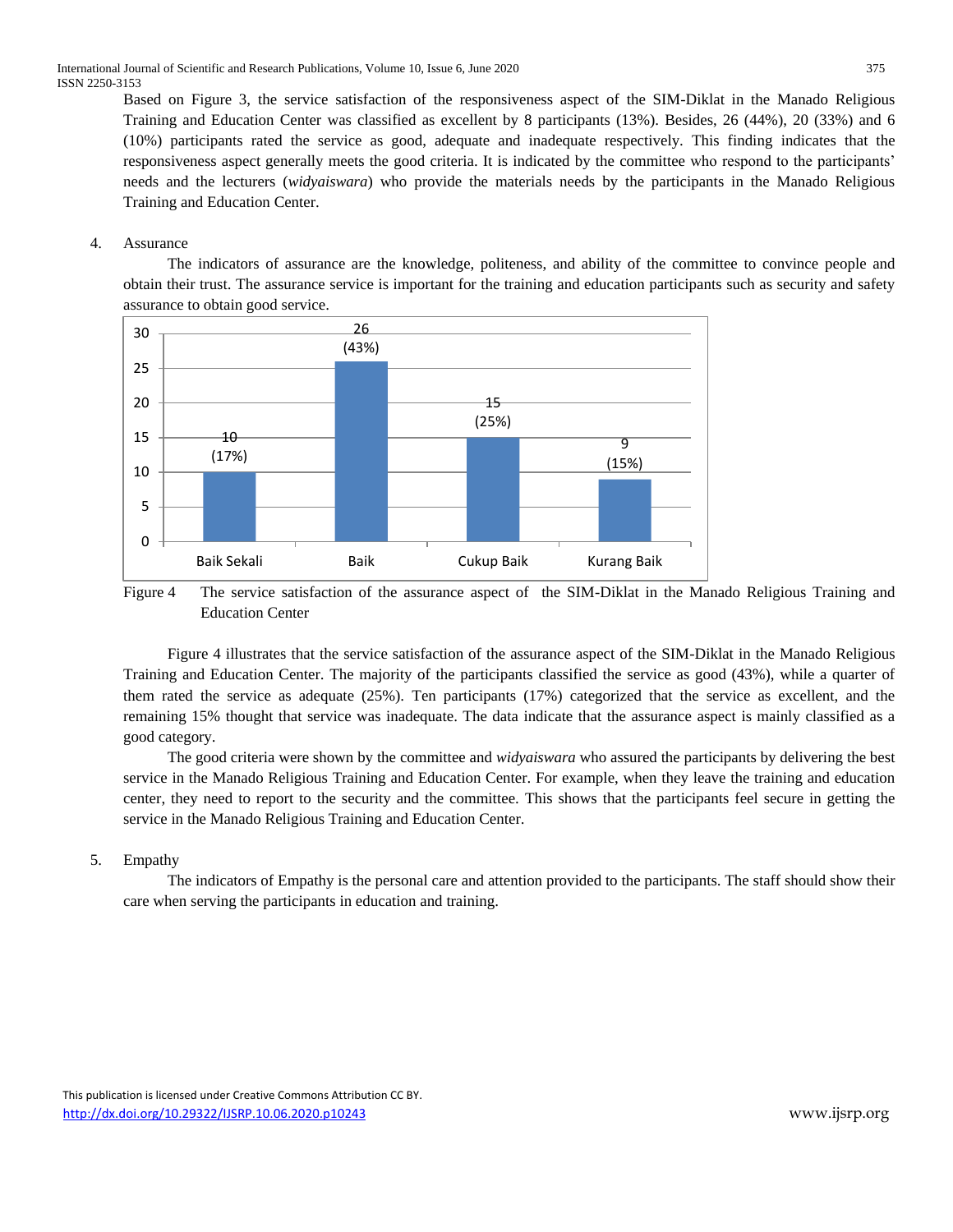International Journal of Scientific and Research Publications, Volume 10, Issue 6, June 2020 376 ISSN 2250-3153



satisfaction of the empathy aspect of the SIM-Diklat in the Manado Religious Training and Education Center

Figure 5 presents information related to the service satisfaction of the empathy aspect of the SIM-Diklat in the Manado Religious Training and Education Center. Most of the participants (37%) rated the service as adequate, while only 10% agreed that the service was excellent. The data in Figure 5 also shows that 30% of the participants said the service was good, and the remaining 13% believed that the service is inadequate. This means that overall, the empathy aspect falls into the adequate category.

The adequate criteria are indicated by the committee caring for the participants. For example, when one of the participants experienced health problems, the committee sent him to see a doctor.

# **CHAPTER V CONCLUSION**

The SIM-Diklat implementation in the Manado Religious Training and Education Center includes: a) the institution invite /request the participants; b) the institution publishes the training and education schedule; c) the participant register via the administrators in each district or city; d) the participants register by submitting the curriculum vitae, letter of assignment, health certificate and accommodation evidence; e) at the beginning of training and education, the institution conducts the sleeping arrangement according to gender for the participants, creates nametag and training attendance list; f) the institution determines the completion/graduation of the participants and announce it. It can be concluded that the quality of the service is dominantly good for direct evidence (tangible), reliability, responsiveness, and assurance aspects. While it is adequate for the empathy aspect.

This research has some implication, namely: 1) the increasing quality of the SIM-Diklat facilities lead to the improved service quality of the SIM-Diklat in the Manado Religious Training and Education Center, and 2) the prompt responses from the committee result in the increasing service quality of the SIM-Diklat in the Manado Religious Training and Education Center. It is recommended to improve the internet quality by increasing the network bandwidth capacity in the Manado Religious Training and Education Center. In addition, the data collection should be up-to-date so that the real data are used.

# **REFERENCES**

Dini. 2015. Dampak Positif fan Negatif Penggunaan Teknologi Informasi dan Komunikasi. penggunaanteknologi-informasi-dankomunikasi

Harbani Pasolong, 2012, *Metode Penelitian Administrasi Publik*, Alfabeta, Bandung